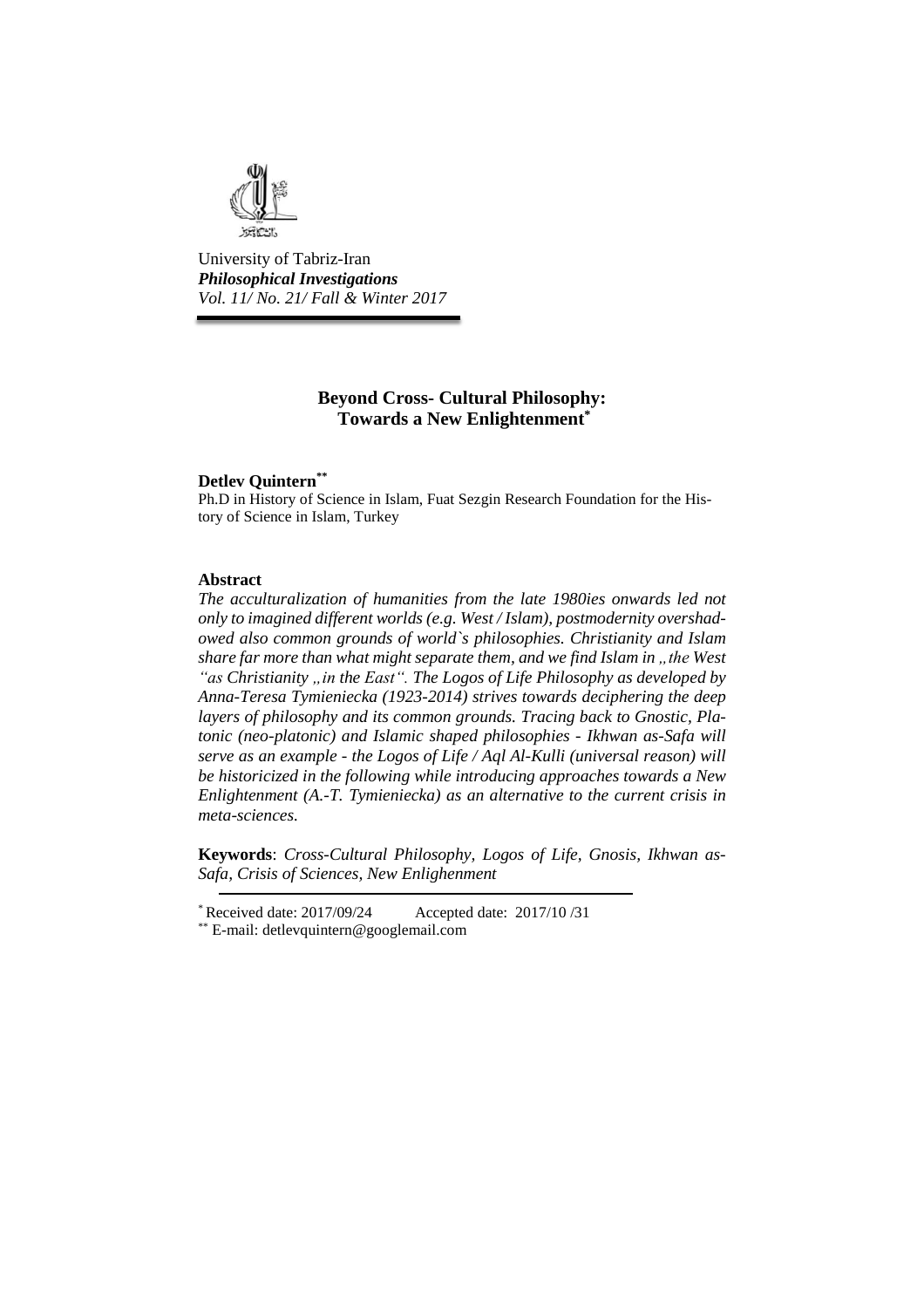#### **From otherization to a common point of departure**

The term cross- or intercultural philosophy puts its emphasis on a cultural embedding of thinking, thereby assuming cultural differences as a main distinguishing criterion. Even if the term transcultural philosophy seems to be more appropriate, it still remains caught in the postmodernist culturalization of philosophical heritage and more recent tendencies.

The insistence on cultural differences as a main theoretical tool while fading out historic, social or other shared universal dimensions, values and heritage, paved the way for an, even if not implicitly intended, otherization (Said 2011), be it on the level of discourses and their analysing or not least in reality. Despite efforts which emphasize the inseparable unity of philosophy – outlined in *Introducing Confluence* (Kirloskar-Steinbach: pp. 7-67) – the outcome of the culturally deduced otherization succeeded politically to initiate a polarization, which then entered subtly into shared world views and values, when for example Islam was confronted with Christianity and constructions like an invented *Clash of Civilization* (Huntington 1996) where forced, often militarily, into reality. The essentialist turn succeeded even to undermine the understanding of religious worlds of belief or faith while transforming religion into "civilization" or "culture".

The fruits of the negative spin-offs of such a far reaching political motivated engineering are reaped fully only recently. Going hand in hand with a certain (self-) orientalization, it seems that the great and most cruellest dreams of nineteenth centuries' orientalist painters à la Jean-Léon Gérôme or Henry Regnault are put into the shadow of nowadays perfect staged horrific scenarios.

The counter-development and de-modernization, we are witnessing, does not have any historical roots in the traditions of the Arabic and wider Islamic world, looking back to a long tradition of tolerance and a culture of ambiguity (Bauer 2011). The mode of a peaceful and harmonious living together was regained again after a long and finally successful liberation struggle in the second half of the twentieth century. The current throwbacks point not only to a crisis of sciences but also to a crisis of philosophy and thinking in general.

While not ignoring that humans share cultural differences, such as languages, traditions, customs, habits and specific likings, the philosophical quest has a common ground. Deep philosophical questions raised on one part of the globe, coincide with the ones which are desired to be responded in other regions of the world. Where we are coming from, to where we are going to, eternity respectively infinitude or finiteness of beingness, creation or/respectively followed by auto-creation, justice and not least the striving after the quest of knowledge what life is – all these and more fundamental philosophical questions are universal ones.

Instead of juxtaposing different conceptual theories and methodical approaches, an in-depth comparison of different schools should, as Anna-Teresa Tymieniecka (1923-2014) suggested, have its starting point from the deep level of the *logos*. The term *logos* reveals its belonging to a philosophical tradition, which is embedded in a Christian *Weltanschaung* (world view) and is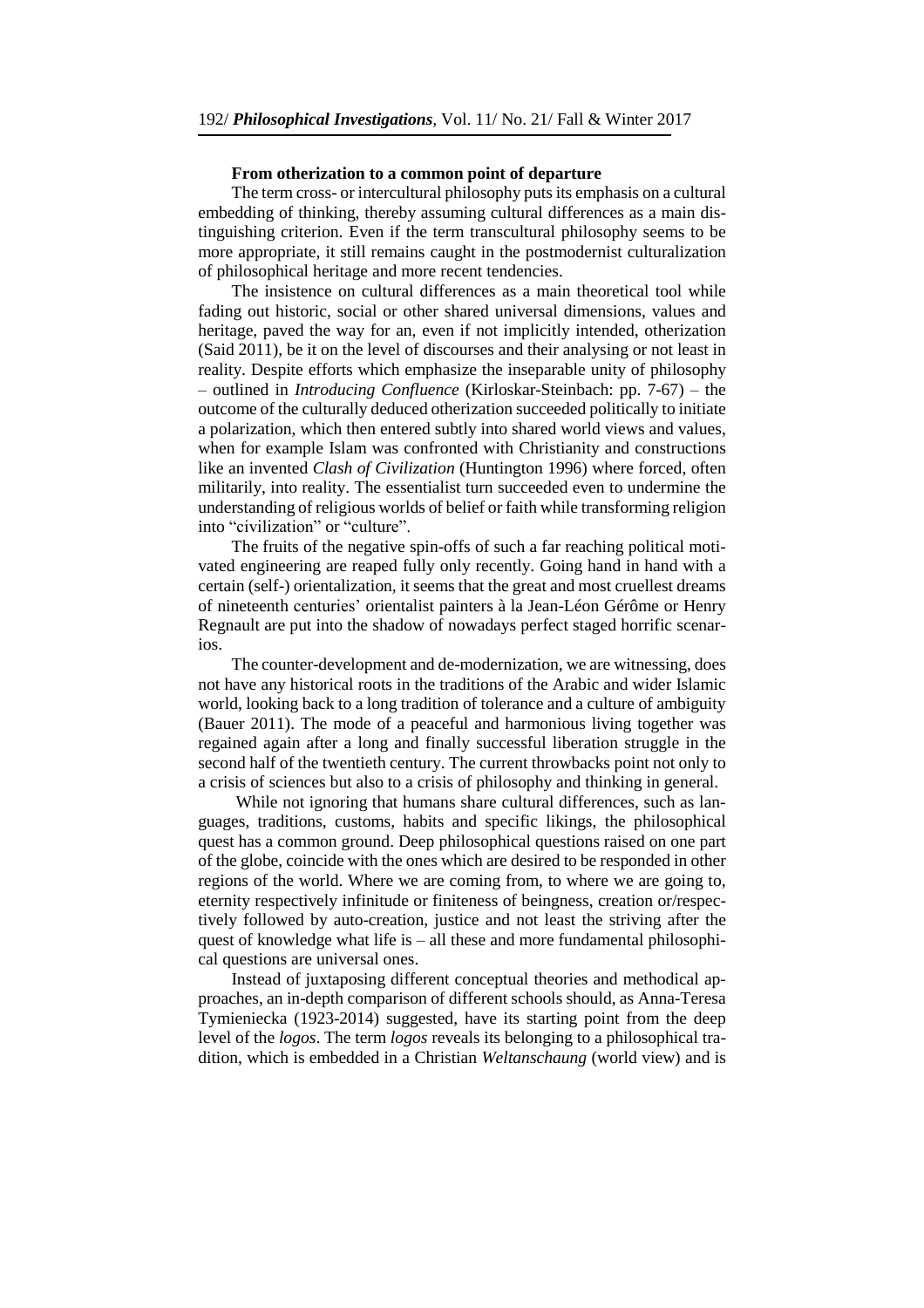clearly reflected in the prologue of the gospel of John: "In the beginning was the Word (λόγος), and the Word was with God, and the Word was God. "

Anna-Teresa Tymieniecka conveyed her longing for the "beloved of the soul" poetically in her "Song of the 'Promised One' - A Christian Song of Song (A poetical fragment)" (Tymieniecka 2011: pp. 229-239). Yet, as philosophy is essentially nor poetry nor aesthetics – even if philosophy often lacks a poetic and an aesthetic language – in her philosophy she clearly enmeshes recent scientific findings into her lines of philosophical argumentation. But:

*Understanding "Rationality" and reason in its main modalities has involved us in cognitively unscrutinizable aporia, but we have also indicated that we should not seek piecemeal joining links but seek rather to unravel the common ground of their fluctuating becoming, which is not in the static ontological structure of eidoi, and not in speculative metaphysical principles, but in the flux of the individualizing becoming of beingness itself: the ontopoiesis of beingness in generative flux, the ontopoiesis of life. The new critique of reason culminating in the logos involved in the ontopoiesis of the logos of life. (Tymieniecka 2011: 4)*

Although Islam differs clearly from Christology, foremost the understanding of Jesus as God's son ship and the incarnation of the logos in Christ, we yet do not find only a comparable terminology (*logos* / aql) in Islam shaped philosophies, but, moreover, both flows of ideas can be traced back to common philosophical roots.

A nearly identical understanding of the principles of individualizing of beingness, especially when following a comparison of the *Philosophy of Life* (A.-T. Tymieniecka) and the tenth century corpus *Ikhwān aṣ-Ṣafāʾ* (brethren of sincerity) is evident. While we will focus on this community of philosophers and scientists, as an Islam shaped or embedded philosophy and metascience, we are fully aware that a New Enlightenment will include philosophies of different provenience, whether embedded in an African, American or an Asian and Oceanian tradition. Many philosophies of the world shared the principle understanding of unity as a micro-macro cosmological interplay. It is exciting and challenging in the same time, that we experience currently a revivification of cosmological philosophies all over the world.

The deeper levels, to be found on meta-religious and meta-cultural dimensions, which are sometimes referred to as ethics or, in the writings of Anna-Teresa Tymieniecka, as moral sentience, point to shared understandings while differences appear on the surface, the dogmatic levels of religious inspired philosophies. We might refer to the deeper dimension as the spiritual level of striving towards truth, which rarely is reflected consciously or "rationalized"in systematic approaches. The tenth century scholarly collective of *Ikhwān aṣ-Ṣafāʾ* is, while bringing spirituality and reason into harmony, an exemption and therefore ideally suitable for being compared with the *Logos of Life* philosophy.

In this connection we will apply the theoretical and methodical approach of the universalistic epistemology (Khella 2007), turning more attention to the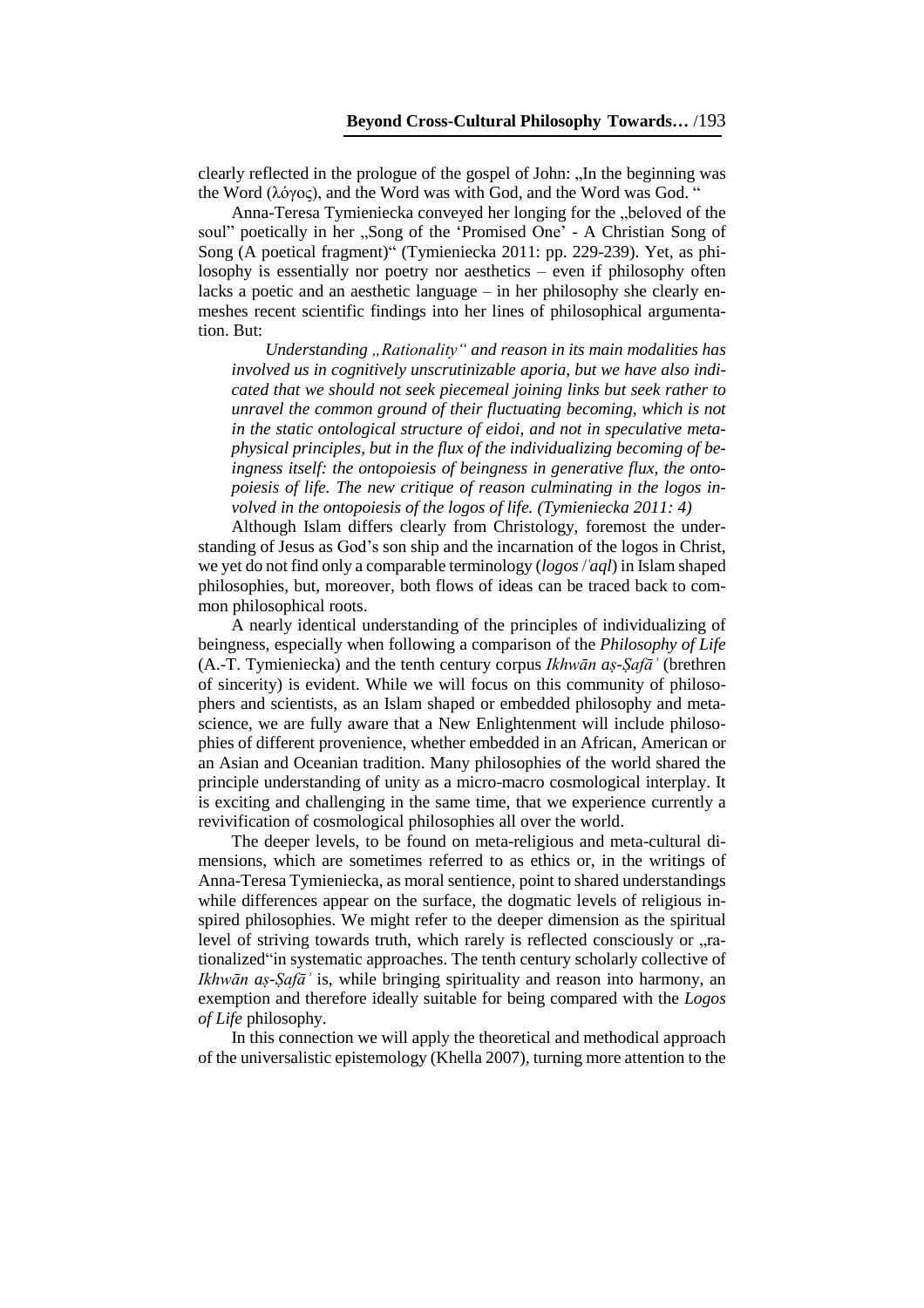deeper levels of epistemic knowledge below theories and world views (*Weltanschauungen*), towards the dimensions of pre-reflected ontology or better layers of values. Moral sentience corresponds with emotional and intuitive approaches towards truth. The unity of beingness is not graspable by conceptual or pure logical and methodological reasoning in general. A unity, not least including the human, is poetically called into awareness by Ǧalāl ad-Dīn Muḥammad Rūmī (1207-1273):

> Not Christian or Jew or Muslim, not Hindu, Buddhist, sufi, or zen. Not any religion or cultural system. I am not from the East or the West, not out of the ocean or up from the ground, not natural or ethereal, not composed of elements at all. I do not exist, am not an entity in this world or the next, did not descend from Adam and Eve or any origin story. My place is placeless, a trace of the traceless. Neither body nor soul. I belong to the beloved, have seen the two worlds as one and that one call to and know, first, last, outer, inner, only that breath breathing human being. (Rūmī in Barks 2004: 32)

In the European tradition intuitive epistemic approaches were introduced by Husserl as "intuition of essences" (*Wesensschau*). Intuition, as knowledge beyond the cognitive, might be also ascribable to the unconscious and to the collective archetypes acting within it in a transreligious manner (C.G. Jung) (Tougas: 8). Jung called attention to the crisis of rationality from a deep psychoanalytical perspective:

*Modern man does not understand how much his "rationalism" (which has destroyed his capacity to respond to numinous symbols and ideas) has put him at the mercy of the psychic "underworld". He has freed himself from "superstition" (or so he believes), but in process he has lost his spiritual values to a positively dangerous degree. His moral and spiritual tradition has disintegrated, and he is now paying the price for this break-up in world-wide disorientation and dissociation. (Jung: 48)*

While the critical questioning of European concepts of reason remained practically monologous – although Jung mentioned and praised eastern and oriental spirituality –, it is the great merit of Anna-Teresa Tymieniecka not only to develop phenomenology further to the *Philosophy of Life,* but to do so, while conversing towards not least an inclusive and therefore new enlightenment which is winged by a lively philosophical exchange, going far beyond the likewise rare habit to list one or another written source of an oriental philosopher.

This philosophical innovation, I will shortly outline here, thereby bridging time and space, while bringing the philosophy of *aql al-kullī* (universal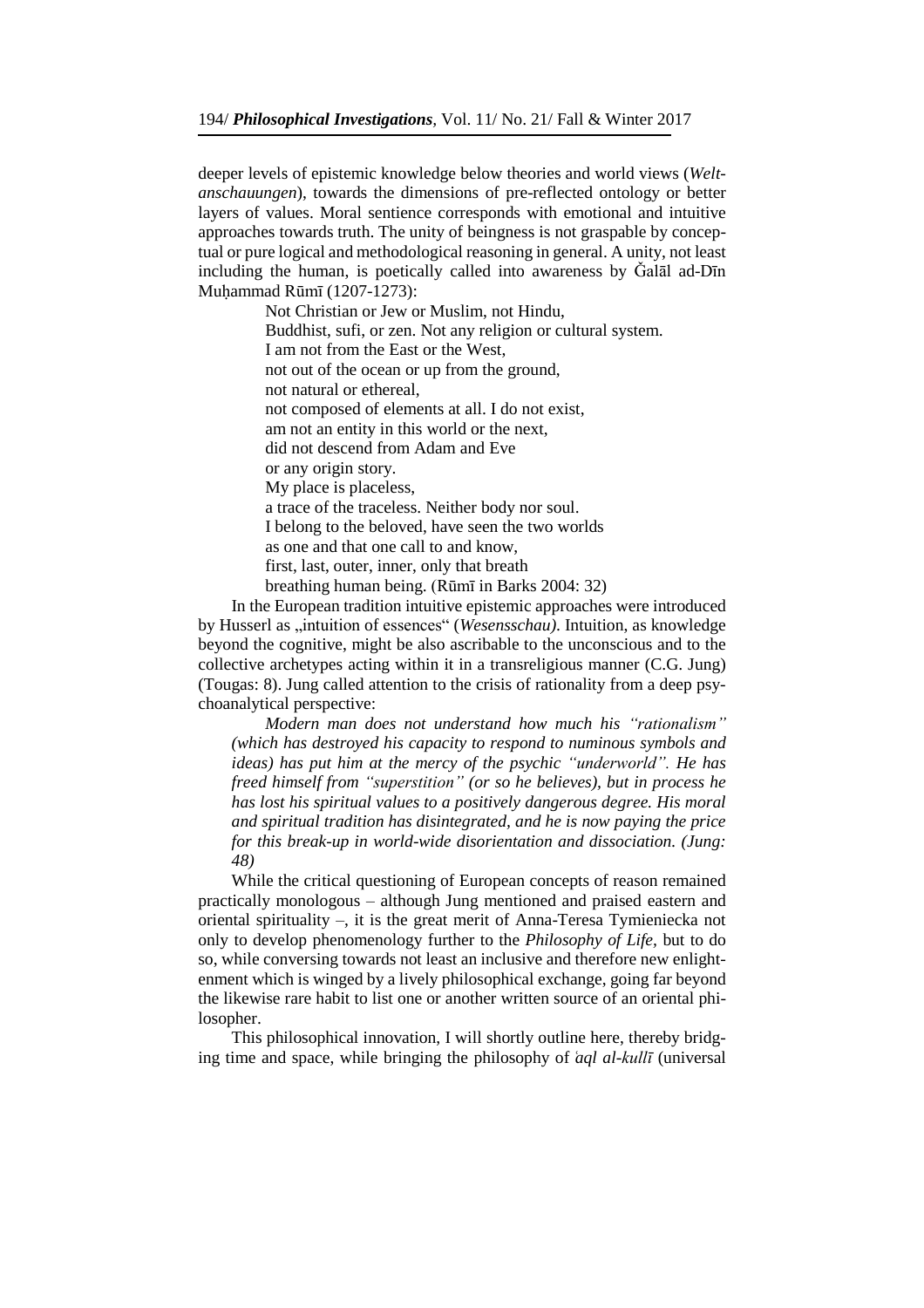reason) of *Ikhwān aṣ-Ṣafāʾ* into harmony with the *Logos of Life* philosophy of Anna-Teresa Tymieniecka.

As deeper we descend to the groundings of philosophy as more interlacing of seemingly different religions and cultures are to be excavated. The shared metaphysical quest of Islam shaped philosophy and somehow occidental phenomenology shall be the point of departure. Before we will have to climb down from superior levels of philosophical concepts, down to the lowlying levels of moral sensitivity, we first will have to immerse into history. Historicizing the long awareness of the *logos of life* is required, in order to show that for extended periods in time, two parallel and contradicting flows of understanding life shaped the debates beyond religious and cultural differences.

#### **Christendom and Islam**

A wide range of philosophical orientations, shaped by Christianity and later Islam, can be traced back historically to a common ground. To start with dwelling on the level of *Weltanschaung* and world views, the historical milieu out of which non-systemic philosophical schools in early Christendom, emerging during the imperial Roman and later Byzantine dominance over Palestine, Egypt, Jordan, Syria, Asia Minor and North Africa of the first six centuries AC, are to be depicted shortly.

These various knowledge oriented schools are to be seen as a continuation of early hermetic and gnostic thinking of mainly Egyptian and to a lesser extent also Persian (*Mazdean*) provenience – the later shown by Corbin with a special focus on Suhravardī (Corbin 1979). The most important source therefore is the Coptic-Gnostic Library of *Nag Hammadi*, containing fifty-three texts, named after the Egyptian finding place in 1945 and nowadays preserved in the Coptic Museum in Cairo. Even if the codex can be dated back paleographically to the first half of the fourth century, this does not say anything about the date in which the texts were written originally (Schenke: 2). Among the corpus we find several flows of ideas, hermetic initiation writings, a fragment of Plato's *Politea* (State), non-canonical gospels (Book of Thomas), sayings of Jesus (*logoi*), apocalyptic writings and texts praising the Egyptian female deity Isis or the much later gospel of Maria Magdalena (Papyrus Berolinensis 8502), who received the last words of Jesus on the cross.

The corpus testimonies a period of transition, in which various path of knowledge orientation coexisted and a canon, was not jet established – a development which took centuries to be finalized, beginning with the anti-gnostic polemics of the church father Irenaeus (ca. 135-202) in his *adversus haereses* (Against Heresies), written around 180 AC, and continuing till the year 380 AC when the Byzantine emperor Theodosios I. proclaimed Christianity as the sole state religion. A process which finally mouthed in the division of the church in 451 AC following the Council of Chalcedon, when many Christian schools, the Coptic, Ethiopian, Syriac, the Malabar Christiansin India and Armenians left the Imperial Church. After escalating intolerance, the Byzantine Empire turned more and more into an aggressive one.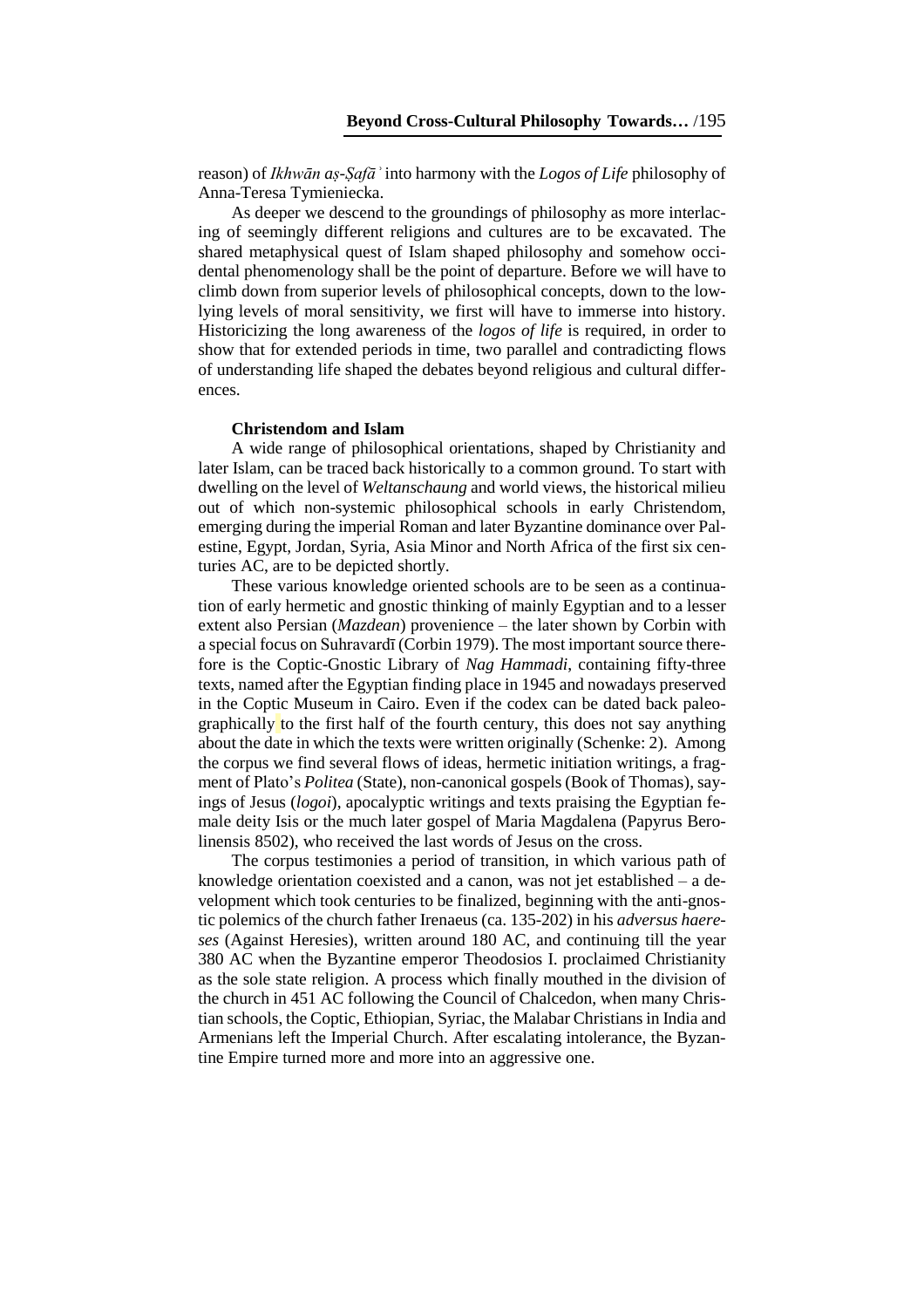The non-revocable breaking away from the tolerance of plurality inside the church led most probably to the downfall of the Byzantine Empire. The crisis of knowledge and science went hand in hand with intolerance, repression and the exploitation especially of the rural population in the vast provinces of the Empire. The raising of Islam and its fast spreading from the first half of the seventh century onwards, cannot be seen independently from the historical context. When Islamic troopers entered Egypt in the year 640 AC, they were welcomed by the Coptic Church whose leadership was forced so far by the Byzantine Empire to live in underground.

This leads us to the following conclusion. The non-imperial Christianity, among them the Coptic Church, was far from being hostile towards Islam. In contrary, the understanding of justice founded its common ground. It is here not the place to dive deeper into church history, but it is well known that asylum was given to the Muslim community by the Christian King of Ethiopia in around 614 AC. We find in the Koran many parallels with especially noncanonical sayings (*logoi*) of Jesus, for example in a saying – probably dating back to the first half of the first century, as the destruction of Jerusalem is not mentioned – transmitted in the gospel of Thomas, in which receiving of any interest while lending money is clearly rejected. Instead, money should be given to the one who will not pay back. In the Koran the prohibition of interest is provided by religious law (*šarīʿa*) and the alms-giving Zakāt (*Zakāh*) is a pillar of Islam. It is out of doubt and not necessary mentioning at this point, that the common understandings between Christendom and Islam by far outweigh differences. In the apocryphal traditions the congruities are even more evident, particularly in Christology and Docetism. In a recent study I have shown these interrelations in more details (Quintern: 2015, pp. 97-120).

Apocryphal gospels circulated in Arabia, where many Christians, dissenting from the imperial church, found shelter from the persecution from the Roman and Byzantine Empire. The encounters of the Prophet Muhammad with Christian monks and bishops during his extended journeys are well known. Many bishops seats where spread over the Arabian Peninsula and in the Sassanid Empire during the life time of Prophet Muhammad. We should not wonder, that the church father John of Damascus (*Yūḥannā ad-Dimashqī*) (c. 675-749), who served for a certain period also the Umayyad Caliphate, criticized Islam as a heresy, implying that he did not see Islam as a different religion. It seems that the differentiation between Christianity and Islam stems from a later date. It is not the place here, to debate these questions, but it is intended, to briefly touch the long period, which is particularly suitable to serve as a pool for the deciphering of over lacing ideas, interpretations and values.

### **From Gnosis via Plotinus to Ikhwān aṣ-Ṣafāʾ**

As the wider space around the Mediterranean and its vast hinterland was inter-connected by a large variety of philosophical and religious schools and networks, communicating often along trading routes by land and sea, the exchange of ideas was flourishing. The current thinking, which is still dominated by national orientations, should not be projected into history. Not only was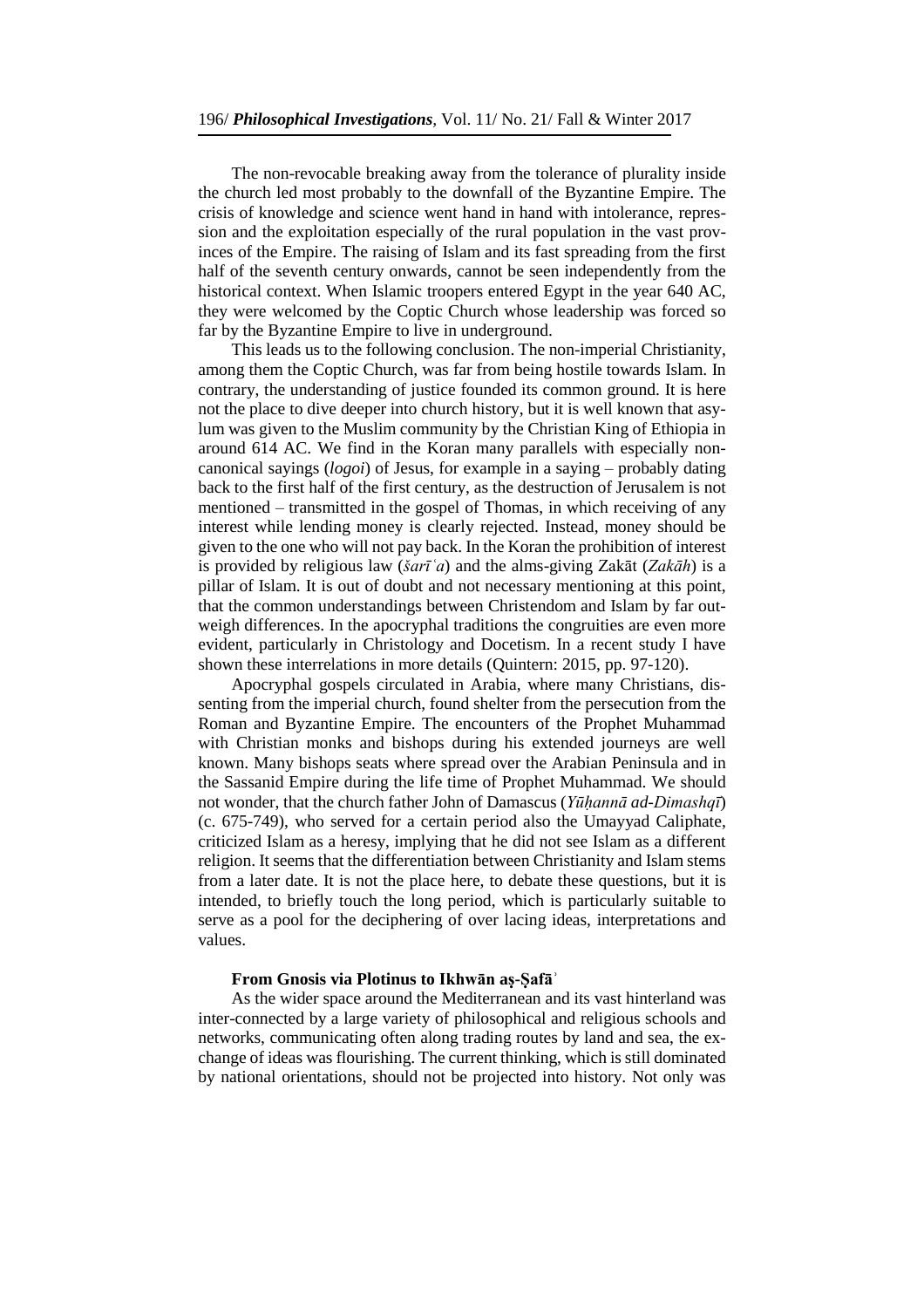Plato's design of the state (*politea*) a possible description of the Egyptian state, based on the justice-teachings of *Ma at*, but also the writings of Aristoteles show parallels to Egyptian philosophy. This holds true also for many aspects of medical knowledge. Plato's understanding of the sperm originating in the bone marrow is an example therefore (Kolta 2000: p. 163).

The Eurocentric contrasting of "the rational thoughts of Hellenic  $\phi\lambda$ οσοφία (= love of wisdom) and the mytho-theological concepts of the ancient Egyptians" (Stemmler-Harding: 135) is a pillar of thinking in discontinuities. Cheikh Anta Diop (1923-1986) was among the earliest African scholars, calling attention to the problem of discontinuity in the history of science and philosophy and the detachment of Egypt from its African context.

Already the church father *Clemens of Alexandria* (150-215) – he deduced Christian teachings from platonic concepts and was influenced in the same time by gnostic schools – underlined that the Greeks were not the inventors of philosophy, as these were "rising as a light among the peoples, before reaching later also the Greeks." (Clemens of Alexandria: p. 68). It seems that Hegel in his philosophy of history was not aware of this early critique of proto-eurocentrism. He imagined Greek as the beginning of philosophy (Hegel: p. 122). Marx followed in Hegel's footsteps, not only regarding his teleological concept of history (*end of history*), but also with regard to the disconnection of Egyptian and Greek art, while writing that "Egyptian mythology never could have been the fundament or maternal womb of Greek art" (Marx: p. 61). Different and even conflicting European schools shared eurocentrism as a pillar of a more and more systematized feeling of superiority, which became intellectualized science in the second half of the nineteenth century.

Concepts of discontinuity are still a main obstacle for an understanding of the continuously and universal interwoven flow of philosophy. The later concept of the "Renaissance" faded out the most important contributions of Arabic-Islamic sciences, philosophy and medicine to fifteenth century innovations and inventions materializing in foremost southern Italy. Europe is presented as the beginning and end of philosophy and science in the same time. Needless to say, that Eurocentrism has become obsolete. It is the right time, to rediscover common grounds in world's philosophies, not least regarding shared human values and orientations in a wider cosmological context. Historization, as a theory and method, is a tool to excavate these deeper layers.

The quintessence of various gnostic teachings, among them the Christian gnosis, flourishing in the first centuries parallel and in dispute with the church, is (self-) knowledge based salvation. These communities, among them Christian, refused the establishment of the church as a hierarchical institution and were justice oriented. One of the main polemics of Irenaeus was directed against female ministering. The target audience of the gnostic communities were the poor. As sayings of Jesus in the gnostic gospels show, he refused to preach to the rich. The healing of the soul – in contrast the physicians healing of the body – was the motivation for evolving knowledge. As the divine flows through all beings, knowledge is to be understood not only as knowledge of God, but also of the cosmos, the nature and the self.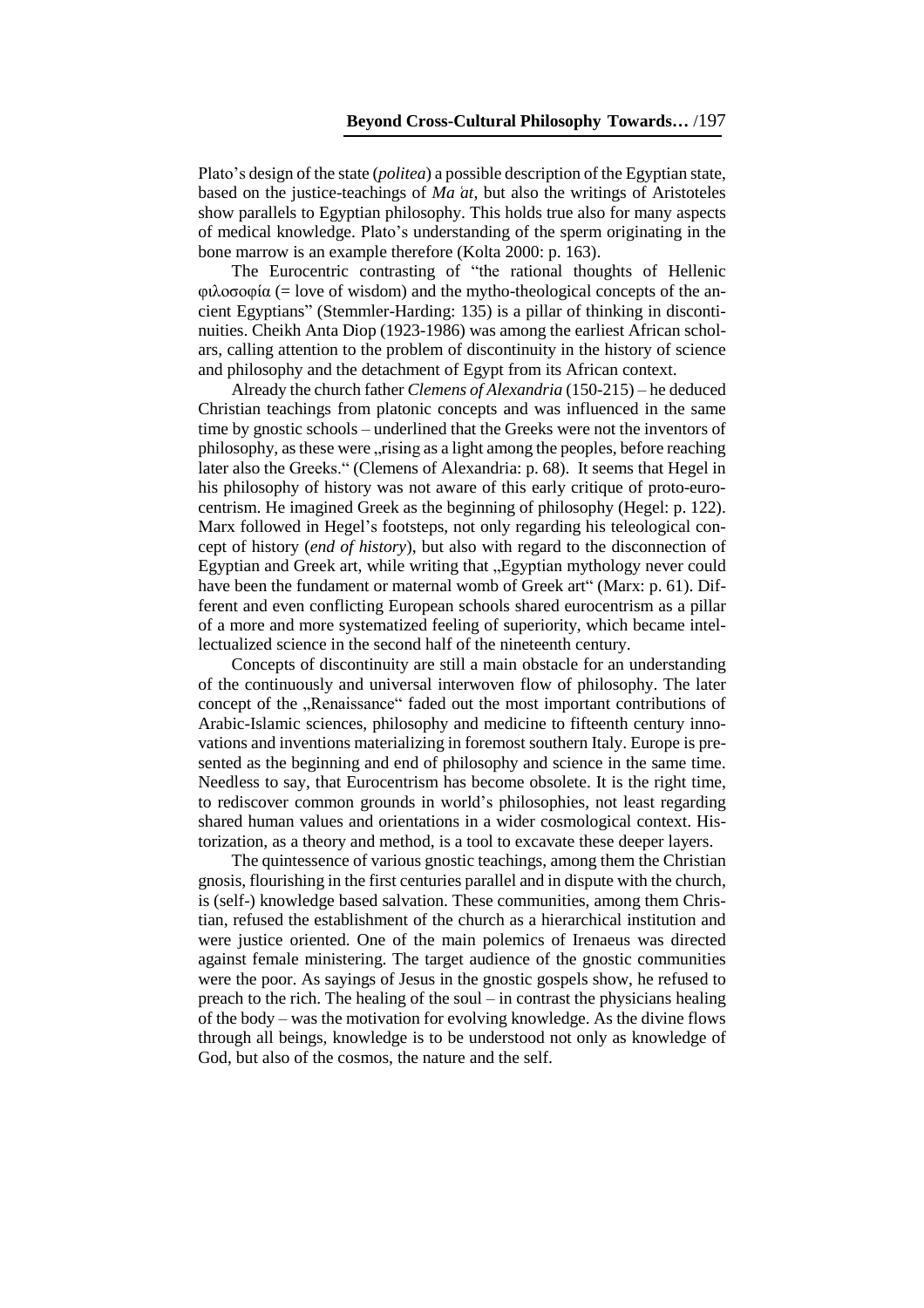The gnostic knowledge path can be understood as a communicative interplay in the unity of life. An epistemology, even if not systemized in a teaching building, but nonetheless a spiritual-philosophical orientation. And, of crucial importance, to know was not tantamount to obedience to the authority of the church.

With the establishment of the institutionalised church, a separation between clergy and lay people went hand in hand. The bishop of Rome, Clemens (between 90-100 AC), demanded absolute submissiveness, when stating that God delegates his governmental power to leaders and rulers on earth (Pagels: 67). Later Irenaeus will stress, that it is better if somebody knows nothing, not a single cause of the origins of created things, than to persist in the belief of God and in love, instead of swelling in science (*scientia*) while breaking away from love, which makes man lively (Rudolph: p. 401).

In contrast to the understanding of knowledge of God as required by heads of the church, the gnosis opened up knowledge-paths to the individual, independent from his/her societal and ecclesiastical status. Furthermore, knowledge was not understood as contradicting spiritual love. But, the human was capable to come nearer to God, independently from the church and the authoritarian image of God she taught. While the church required submission under the dogmatic teaching, the gnosis motivated human auto-creative path towards an unfolding of (self-) knowledge. These two contradicting paths to knowledge continued to compete the following centuries. The famous theses of the Parisian Bishop Tempier in 1270 were mainly directed against the widely read and discussed teachings of Averroes (*Ibn Rušd*, 1126-1198), who, following here *Ikhwān aṣ-Ṣafāʾ*, taught the human ability to know autonomously. Scientific verification was understood as the highest level along the path of human knowledge perception (Khella 1994: p. 516). Ibn Rušd differentiated prophecy from science, giving the example of medicine. The prophet founds a religion while the physician has the duty to heal which has to be carried out by a medical doctor (Averroes: 173).

In the philosophy of science of *Ikhwān aṣ-Ṣafāʾ*, developed in the mid of the tenth century, the gnostic auto-creative knowledge path came to a high peak. Between the gnostic schools and *Ikhwān aṣ-Ṣafāʾ* in the tenth century, the Egyptian philosopher Plotinus (205-270 AC) was an important connective link. His works (*Enneads*) were edited by his student Porphyry (ca. 233- 301/305 AC). Although Plotinus was a critic of gnostic teachings, he was influenced by them.

The teachings of the emanation of the *nous* (reason) out of the One' s free will is essential to the philosophy of Plotinus. Being originates in a creative act of divine will, which is limitless free. The free will, by which human beingness is endowed with, has to be understood as a humanization of the One's free will. In the Nag Hammadi Corpus (*Tractatus Tripartitus*) we find the following notion: "for the free will which was begotten with the totalities was a cause for this one, such to make him what he desired, with no one to restrain him." (Robinson: 72)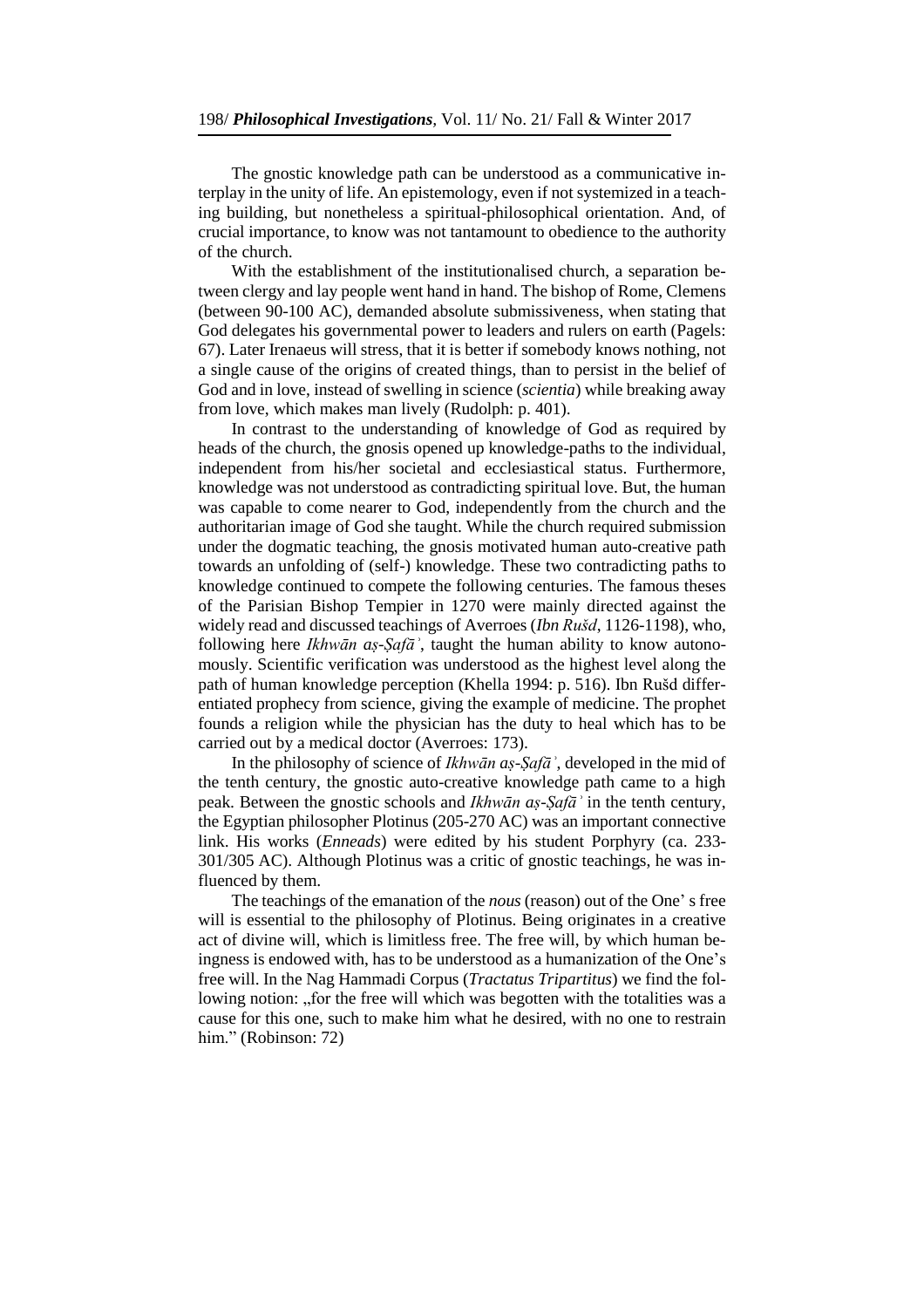The free-willing down-fall of the nous/logos goes hand in hand with the striving towards eternal salvation through returning in the spheres of the immortal divinity. In the works of Plotinus as well as for Ikhwān aṣ-Ṣafāʾ, the coming down of the noetic soul out of the One Multiplicity or *aql al-kullī* (universal reason) into the temporal and mater-bounded beingness, emanates out of the One, the Aristotelean unmoved mover (*primum movens*). The aspired yearning to re-becoming One is a continuous interplay of the universal soul (unity) and the partial or individuated souls (multiplicity) in the web of life. The self-reflecting reason, emanating out of the One, actualizes itself in the soul, which, endowed with wise sensitivity, transforms hylic matter before becoming a specific being in life's shaping (*physis*).

Regarding the centrality of the sensitive and intellectual soul and its emanation out of the one, we find the most common ground in the philosophy of Plotinus and Ikhwān aṣ-Ṣafāʾ. Plotinus describes the soul as self-reflecting/reasoning and sensitive. For Ikhwān aṣ-Ṣafāʾ life is the substance of the soul which emanates continuously out of it like the light out of the sun: "In the same way life emanates out of the soul on the bodies in as much as the life is substantial for the soul. It is then the form which constitutes its being." (Diwald: 439) But what makes man a human-being, who is distinguished from the life of plants and animals, and yet at the same time woven into the inseparably meshed life? Here Plotinus underlines the dianoetic capacity of the human soul as the specific and essential characteristic of human beings.

The statement that human being is the "pride of creation" is qualified by Ikhwān aṣ-Ṣafāʾ. As a parenthesis between the chapters (in total 52 treatises or *Rasāʾil*) of basic sciences / natural sciences and humanities (anthropology, politics and religious studies) the collective brings in the *"The Case of the Animals versus Man Before the King of the Jinn*", an ethical fable, reminding to treat animals human. The fable imposes the obligation to the human to disclose an ethical based relationship with animals, anticipating current discussions on animal ethics and the intelligence of non-human life, here animals, before introducing the understanding of the unfolding of life.

The anthropology of Ikhwān aṣ-Ṣafāʾ is developed from the realization of the individualizing soul, which flows through the web of life. While basing on an evolutive assumption that life advances from minerals and plants to animals and humans the latter unify micro-macrocosmologicaly the interwoveness of everything-there-is-alive. The human being is endowed with reason, being capable to decipher the interplay of live creatively. In this context Ikhwān aṣ-Ṣafāʾ make the only distinction regarding the striving for knowledge. Human beings are indiscriminately endowed with reason. Evolving knowledge and sciences is the destiny and definition of human beingness.

Interestingly enough, Ikhwān aṣ-Ṣafāʾ – as we find the reception of several peripatetic writings in the corpus – strictly avoid any hierarchal thinking towards the human, let alone any racist categorization. A clear overcoming of the Aristotelian splitting of the human into men and slaves, rulers and ruled, which is at best an asocial stratification and deduced by Aristoteles in his *Politics* (Aristoteles: p. 16) as natural. In general any categorization along "race",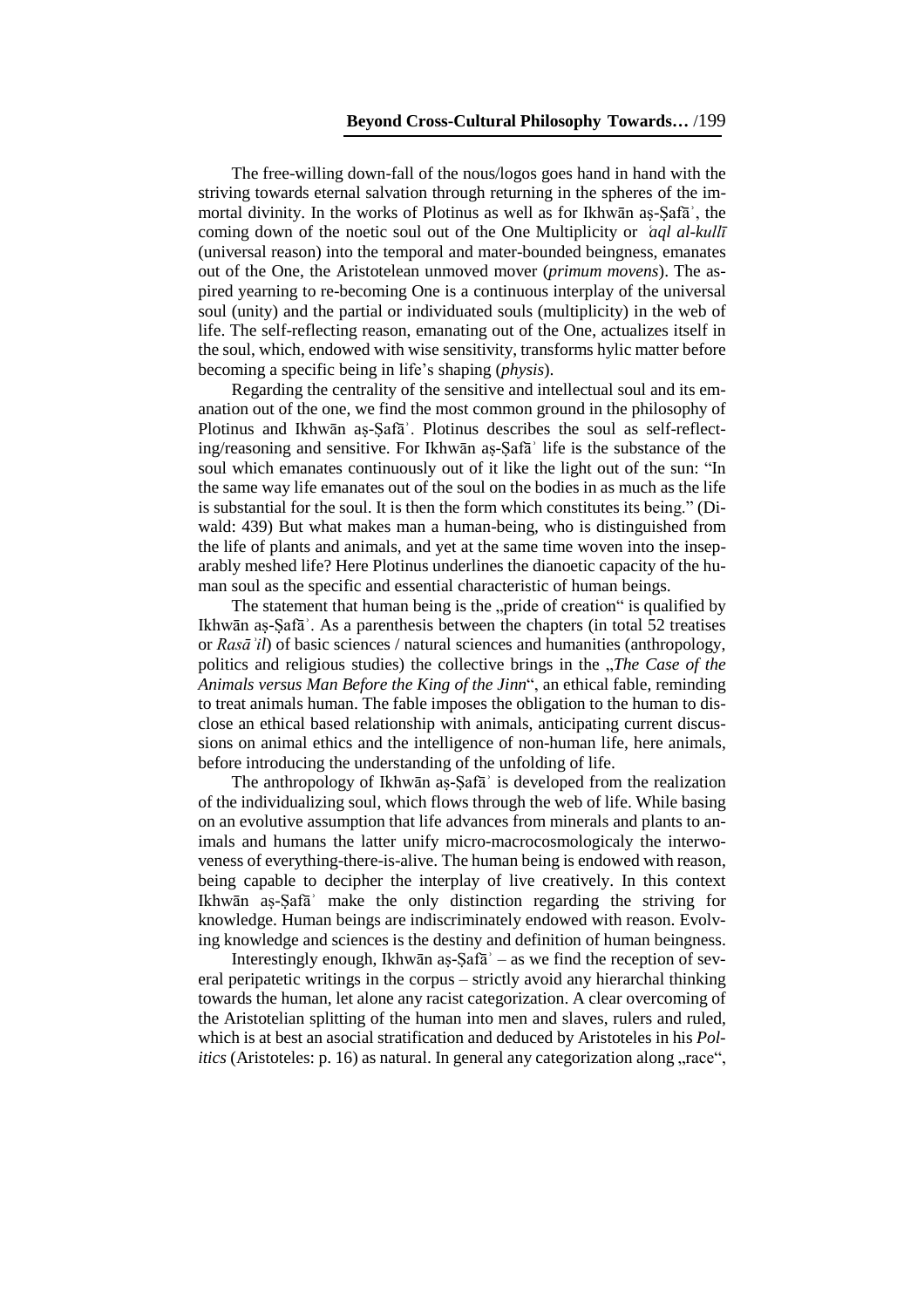"class" and confession was alien to Islam shaped philosophy. The racist categorization of the human is the main derailment of the European Enlightenment, followed by the disintegration of the human from nature and cosmos.

### **On the crisis of science**

When Husserl wrote *The Crisis of European Sciences and Transcendental Phenomenology* (1936) discussing not only philosophical thoughts of *Kant* and others, but also theoretical and methodological approaches, like empiricism and the mathematization of sciences, he underlined that, with the objectivistic restriction of the idea of science, it had lost its embedding in specifically human questions. The decoupling of philosophical quests from sciences might have been the most severe disruption of a constructive path which came to its blossom in Europe with the phenomena "Renaissance" in the 14th century, a flourishing which developed from a long scholastic adaption and reception of mainly Arabic knowledge. The understanding of science, interwoven in philosophical-spiritual dimensions, was finally broken with the positivistic turn. The systematization of epistemic violence is rooted in this historical context. Husserl did not omit specific critiques of the dualistic-splitting of the human by the invention of the category *race*. The year 1936, when the *The Crisis of European Sciences* was published in German, coincided with the passage of the racist Nuremberg Laws (*Nürnberger Gesetze*).

The term "race" was introduced by Kant into German philosophy and language, but had its predecessors already in Carl von Linné's *Systema Naturae* (published 1735-1768, 1773), in which he classified Africans on the lowest step of humanity. When Kant wrote in his *Menschenkunde* (1782), that the "race of the negroes" would only adopt an education as servants, who will be "drilled"<sup>1</sup>, then were these racist pretences examples for the pre-history of dualistic-racist epistemic concepts which later had been further developed into an applied system, mouthing into the further differentiation of science. In the second half of the 19th century disciplines like anthropology and ethnography became academically highly esteemed disciplines.

Adolf Bastian, who is often referred to as one of the key contributors to the development, if not the father of ethnography, stated in 1889 that people of Africa would diminish into the nothingness, in other words, he assumed in his studies that these parts of the human population would become extinct in their physical existence. For Bastian the psychic disappearance carried more weight than the physical extinction of the African peoples (which depends on the almighty course of history and was not avoidable). Bastian was profoundly convinced that the ethnological originals had to be delivered as soon as possible into the safety of literature and museums (Bastian: 181).

"Objects" could only be classified in an epistemic system when the living beings and the cultural "artefacts" had been shred out of the constructive interplay of live before. Africa became one of the most suffering victims, whose life and history was sacked, before, quite ironically, a 'lack' of history of the continent was preached in Europe. The colonialist-violent epistemic turn (compared to preceding more religious universal-scholastic and Renaissance concepts) went even further. From now on, Africa, where people were damned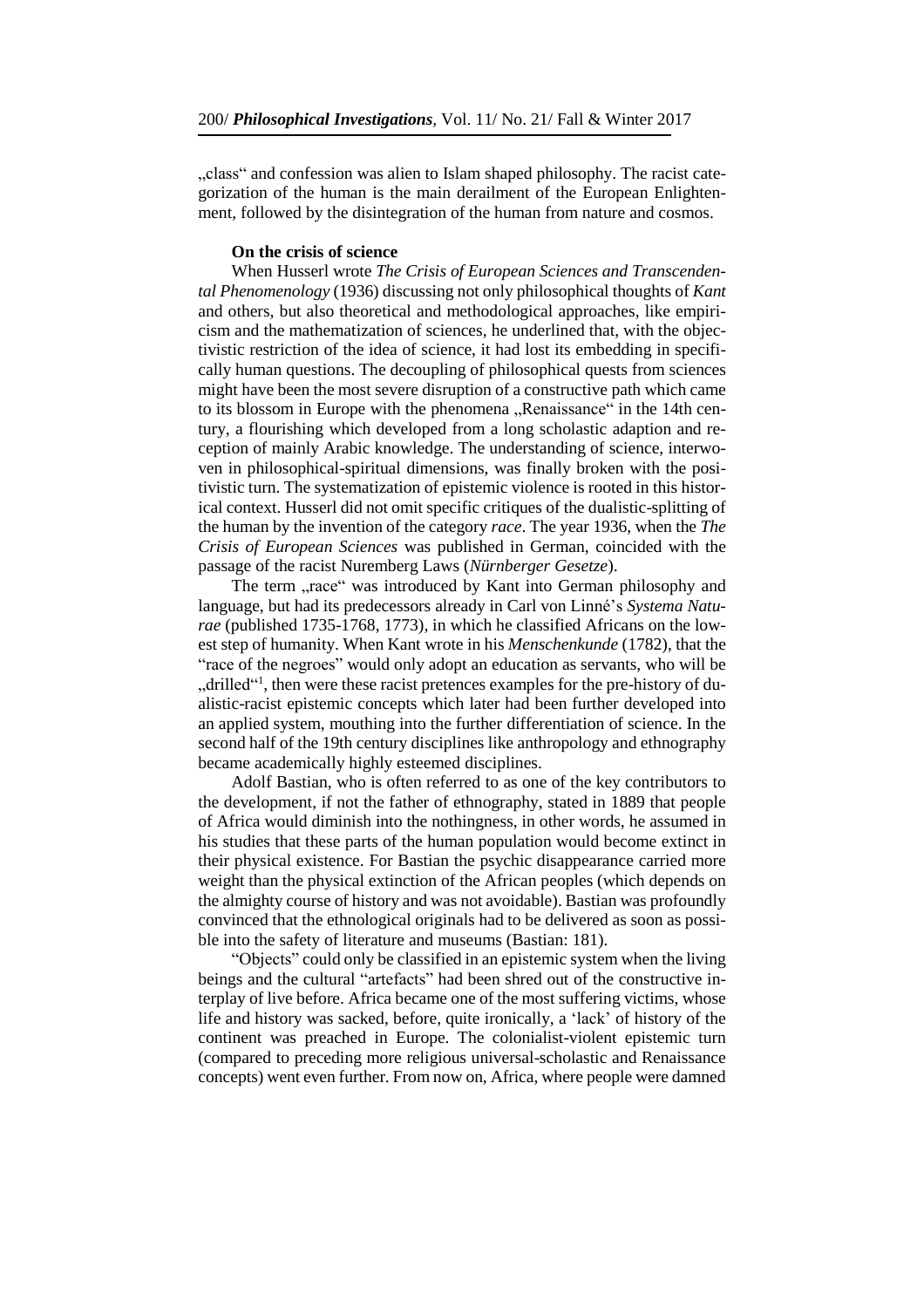to vanish, became a field of experimentation. The institution museum, where not rarely the "collection" of African skulls served for an "anthropometric" verification of an European superiority complex, became the most obvious expression of the destructive turn European sciences had approached to. Without doubt, Africa was not the only victim of a dualistic epistemology which became anthropology.

In *The Crisis of European Sciences and Transcendental Phenomenology* Husserl did not go beyond a critical review of abstract philosophical concepts. But the fundamental questions he raised are of relevance to the present debates:

Scientific, objective truth is exclusively a matter of establishing what the world, the physical as well as the spiritual world, is in fact. But can the world, and the human existence in it, truthfully have a meaning if the sciences recognize as true only what is objectively established in this fashion, and if history has nothing more to teach us than all the shapes of the spiritual world, all the conditions of life, ideals, norms upon which man relies, form and dissolve themselves like fleeting waves, that it always was and ever will be so, that again and again reason must turn into nonsense, and well-being into misery? Can we console ourselves with that? Can we live in this world, where historical occurrence is nothing but an unending concatenation of illusory progress and bitter disappointment? (Husserl: pp. 6-7)

Husserl's questioning of an "illusory progress" might have been targeted at historical-materialism (Marxism) or the general thinking in dimensions of progress, which dominated the glorification of industrialization also in the United States (*Fordism*). On a meta-level the understanding of progress as a result of industrialization was not substantial different, when comparing the developments in the Soviet Union and the United States in the late twenties of the last century. Both ideologies, preaching an industrialized progress, were based on concepts of nature which was reduced to serve passively the needs of a growing urban population in the big cities, be it New York or Moscow.

The philosophies of history in the West and the East (Soviet Union and later the states of the Eastern Block or Warsaw Pact) showed no difference when it came to the deeper level of cosmological questions, not least regarding the relationship between "man" and nature. Marx followed the Hegelian stigmatisation of religion as "Opium for the people". The so called "oriental rural communities" in India were nothing else than an obstruction or a barrier which reared up for nothing against railways, telegraphs and others "bringers of civilisation". Colonialism brought progress to Asia, and to rebel against colonialism, was against the natural laws of productive forces. The Historical Materialism or Marxism was the most developed off-shot of the imperial Enlightenment which founded its obvious expression already in the French invasion into Egypt under Napoleon in 1798. On the other hand it was Marxism which sensitised for social questions in a historical context. But unfortunately nothing but in a national and later European context, while marginalising the anticolonial struggles in the world. A restricted understanding of justice which run against its limits, losing its attractiveness for the desire of a better future.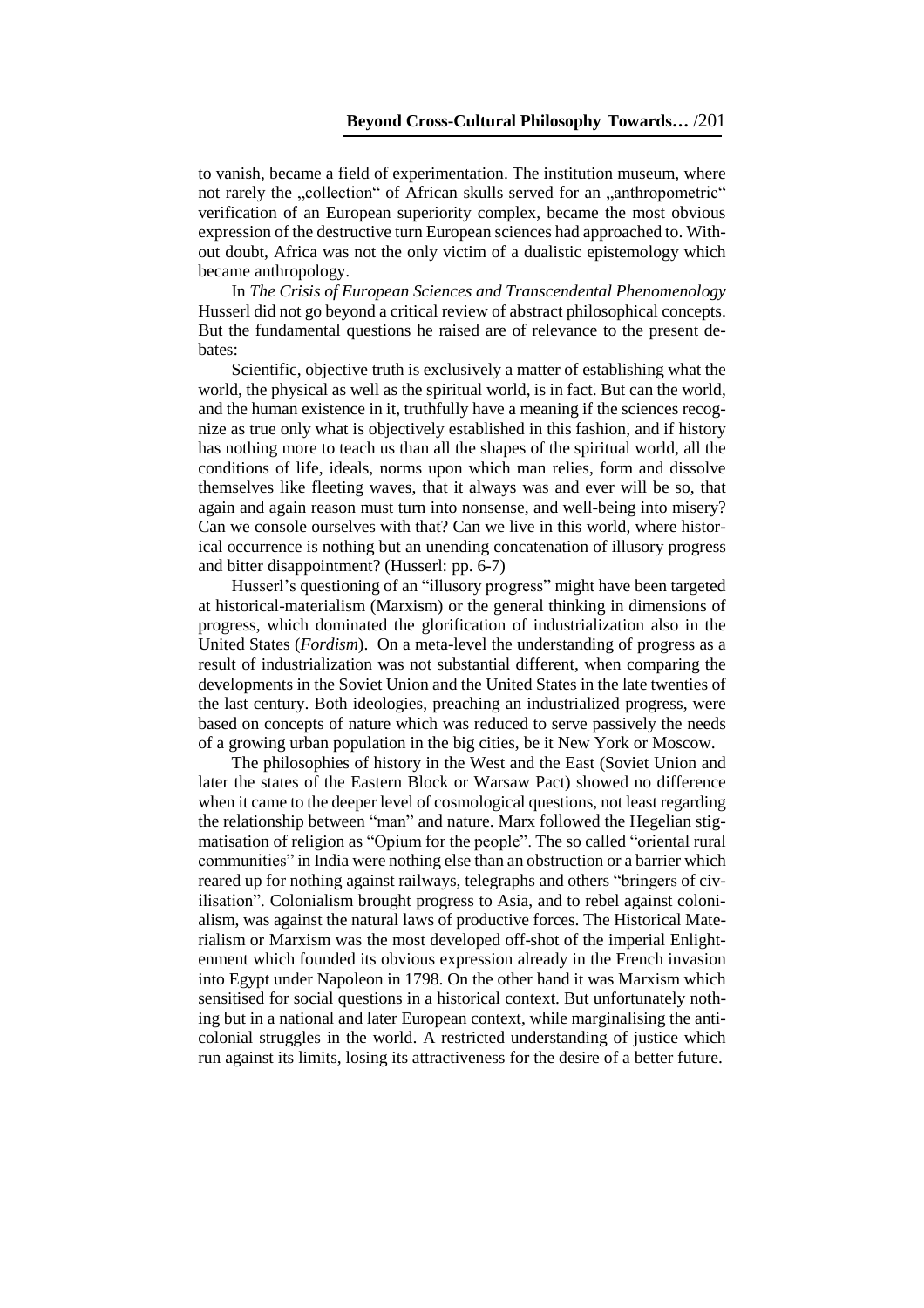When Marxism suffered its downturn with the collapse of the Soviet Union in the end of the eighties of the last century, it became obvious that the whole conception of the European Enlightenment collapsed. The result of the dissolution of certainties at the end of the twenties century resulted in a drift into an unrecognizability of the real. The former competitive social question (vs. "liberty of the individual") was replaced by a cultural turn. From now on it was not any more the question "What is Life?" or "What is justice?" but "Who am I?" In the humanities a particularism forged into the laps which, resulted in the disintegration of the human into cultures, ethnicities, confessions or gender – a differentiation that mouthed progressively into the fragmentation and dismemberment of the unity of human beingness.

A new Enlightenment will be challenged not only to regain the unity of the human, but will also have to overcome the split away of the human from life.

## **Unfolding Life – Towards a New Enlightenment**

It was Anna-Teresa Tymieniecka who introduced the call for a "New Enlightenment" into the ongoing debates of *Islamic philosophy and Occidental Phenomenology in Dialogue* (IPOP). We are awake to the boundedness of the terminological allocation "Islamic" and "Occidental". Unifying apparent different approaches towards the real might go beyond mapping philosophy to a place in space and time.

Anna-Teresa Tymieniecka proposed a kind of archeological approach which unveils the deep driving forces of life's ontopoietic unfolding. "The new in-depth scientific research into concrete reality is digging deeper and deeper into its generative processes, is unravelling more and more the hidden networks of life. (Tymieniecka 2011: p. 5)

This said, research will have to decipher the driving forces which unfold life out of its communicative networks. A meta-scientific approach which has to go beyond narrow disciplinary boundaries, which had been drawn since old enlightenment's disciplinarity (mineralogy, botanic, zoology, anthropology) and splitting life more and more into smallest units. In favour of the laboratory the fine web of life was teared into pieces.

A progress which led to a laboratorisation of the real, in which mathematical deduction and modelling replaced the communication of the human with everything-there-is-alive, and, while doing so, failing to direct the creative path of life. Life, forced into the laboratory was measureable only under prefabricated conditions. New Enlightenment, while basing on the creative sentient essence of the logos of life, pursues a different path:

"I have called this sentient-cognitive streak of logoic sentience a dianoic thread that runs through the entire spread of life's differentiated functions and which at the cognitive fevel of sentience makes us aware of and feel deeply a basic existential solidarity with all creation." (Tymieniecka 2007: 23)

In front of our eyes we are witnessing the extensive destruction of the web of life, which not least resulted from the disembedding of sciences in philosophy. Nor a sense of a belonging to the wider cosmos, nor ethics, or, as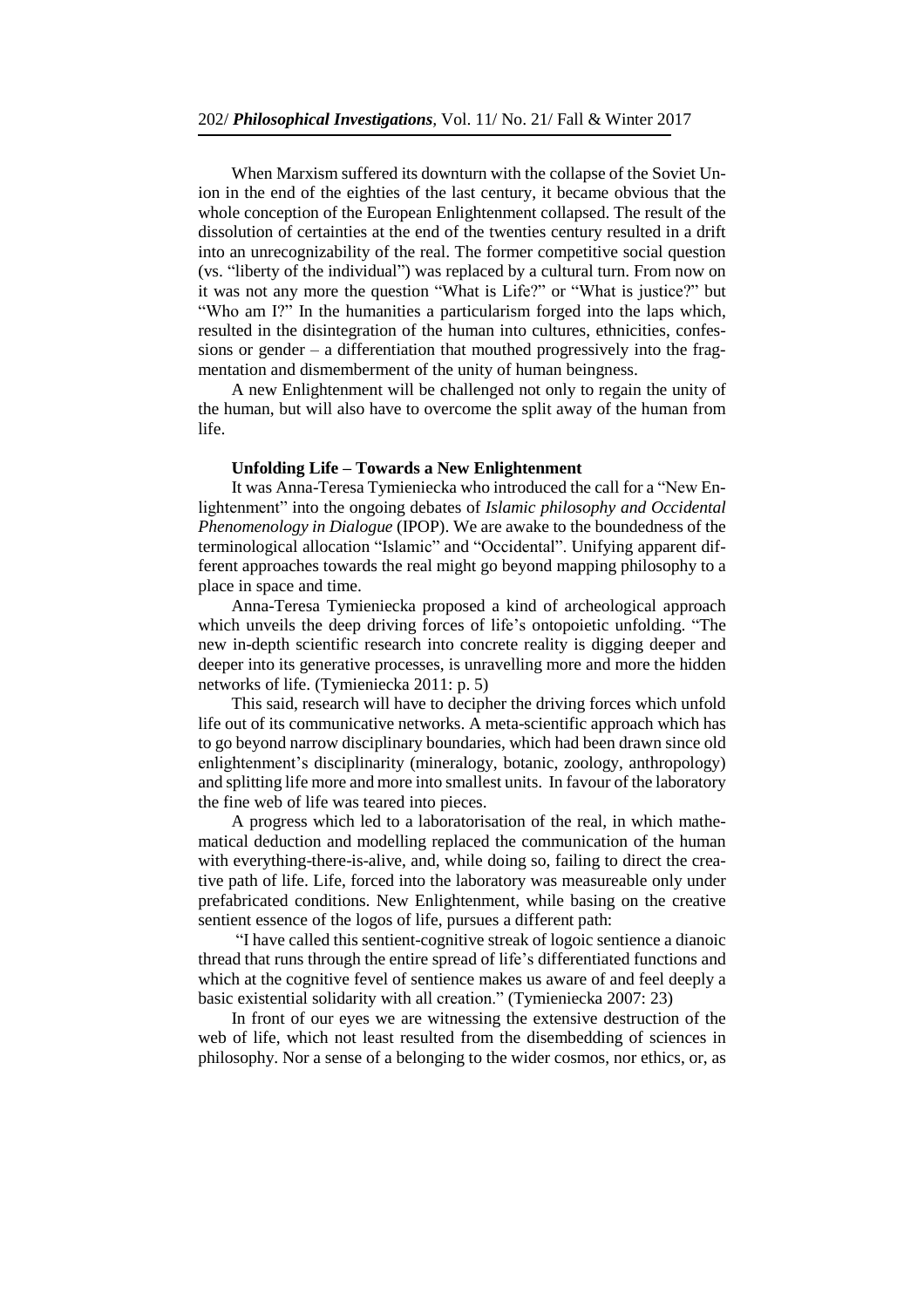Anna-Teresa Tymieniecka would say, moral sentience, were touching scientific questions. Sciences are still far away from having a basic existential solidarity with all creation as its starting point. The awareness of the "ontopoietic intentionality of life", oriented by the "sentience of the *Logos of Life*" (A.-T. Tymieniecka) shall be a common ground of shared efforts towards a New Enlightenment. Ikhwān aṣ-Ṣafāʾ, the tenth-century collective, based their transdisciplinary "encyclopaedic" approach towards the scientific deciphering of the real on an understanding of the universal reason (*aql al-kullī*), which closely resembles Anna-Teresa Tymieniecka's *Logos of Life*, unveiling a common origin.

Ikhwān aṣ-Ṣafāʾ defined the world as a *macranthropos* (a "large" human being), while the human beingness – the Tymienieckan term refers to the temporality of "being" – is a microcosm (Diwald: 134). "Thus", writes Anna-Teresa Tymieniecka, "all living beings are symbiotic beings, that is, they all partake essentially in the sentience that they share." (Tymieniecka 2009: 141). Sharing sentience shall be a main motivating force towards a New Enlightenment.

#### **References**

- Kant uses here the term "abrichten" (drilling) which normally is applied to animals. Kant, Immanuel. Menschenkunde, gesammelte Schriften (Kant: 1187).
- References
- Aristoteles, (1991) Politik, Buch I, Über die Hausverwaltung und die Herrschaft des Herrn über Sklaven, übers. und erläutert von Eckart Schütrumpf, in: Aristoteles Werke in deutscher Übersetzung, Ernst Grumach, Hellmut Flashar (Eds), Band 9, Teil 1, Berlin.
- Averroes, Die entscheidende Abhandlung. Die Untersuchung über die Methoden der Beweise,
- Barks, C. (2004) *the Essential Rumi*. New York: Harper Collins.
- Bastian, Adolf. Der Völkergedanke im Aufbau einer Wissenschaft vom Menschen und seine Begründung auf ethnologische Sammlungen. Berlin: Dümmler 1881
- Bauer, Th. Die Kultur der Ambiguität. Eine andere Geschichte des Islams. Berlin: Verlag der Weltreligionen, 2011.
- Corbin, H. Corps *spirituell et terre céleste.* De l´Iran mazdéen à l Iran shi̓ ite (La ̓ Barque du Soleil), Paris: Buchet-Chastel, 1979.S.
- Diwald, Arabische Philosophie und Wissenschaft in der Enzyklopädie Kitāb Ikhwān aṣ-Ṣafāʾ (III). Die Lehre von Seele und Intellekt. Wiesbaden: Harrassowitz, 1975.
- Hegel, G.W.F. *Vorlesungen über die Geschichte der Philosophie*, Werke in zwanzig Bänden, Bd. 12, Frankfurt a.M: Suhrkamp, 1970.
- Huntington, S. *The Clash of Civilizations and the Remaking of World Order*. New York: Simon and Schuster, 1996.
- Husserl, E. *The Crisis of European Sciences and Transcendental Phenomenology. An introduction to Phenomenological Philosophy*. Evanston: Northwestern University Press, 1970.
- Jung, C. G. *Approaching the Unconscious, Man and his Symbol*. New York: Dell, Random House, 1968.